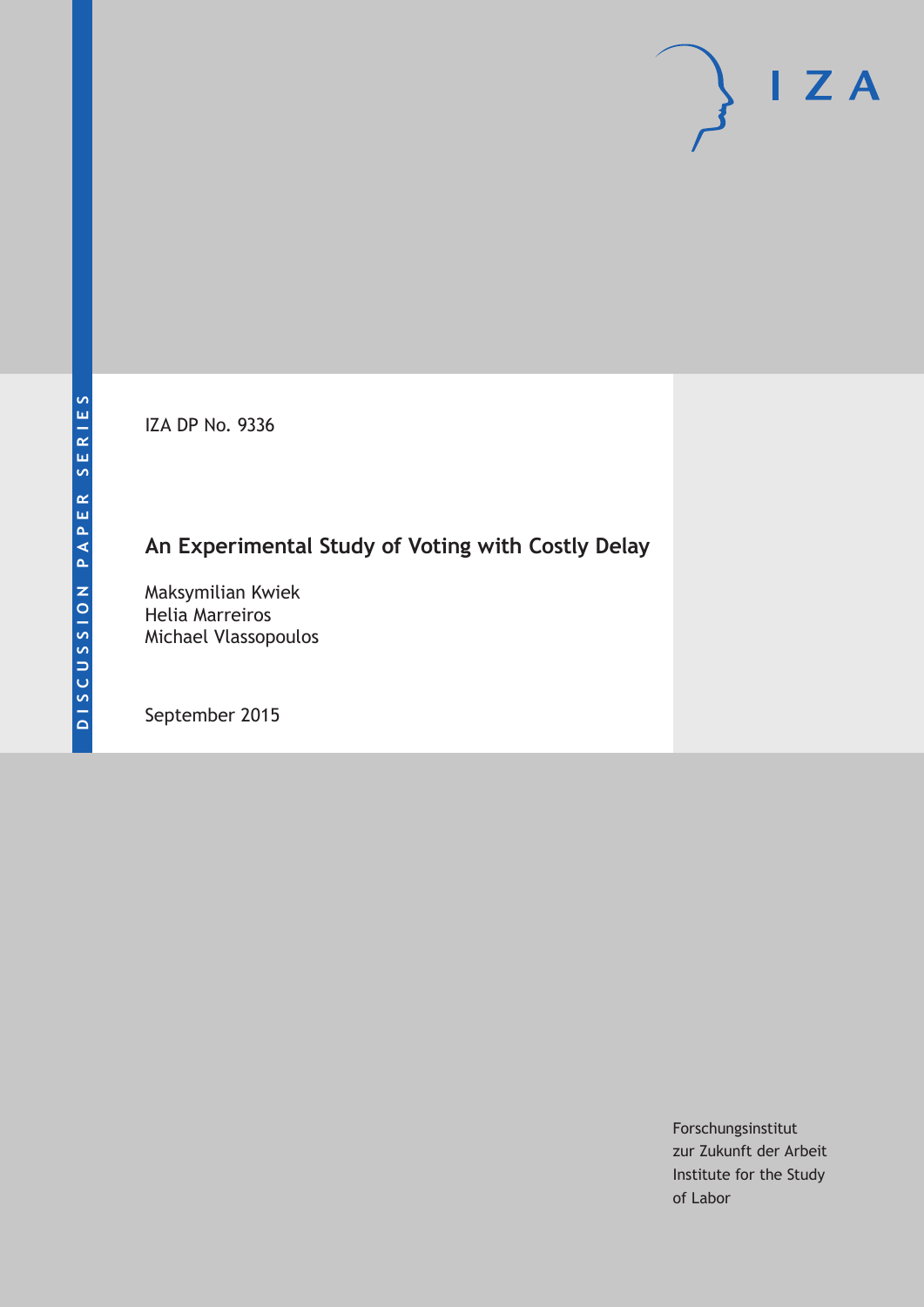# **An Experimental Study of Voting with Costly Delay**

## **Maksymilian Kwiek**

*University of Southampton* 

## **Helia Marreiros**

*University of Southampton* 

### **Michael Vlassopoulos**

*University of Southampton and IZA*

Discussion Paper No. 9336 September 2015

IZA

P.O. Box 7240 53072 Bonn Germany

Phone: +49-228-3894-0 Fax: +49-228-3894-180 E-mail: iza@iza.org

Any opinions expressed here are those of the author(s) and not those of IZA. Research published in this series may include views on policy, but the institute itself takes no institutional policy positions. The IZA research network is committed to the IZA Guiding Principles of Research Integrity.

The Institute for the Study of Labor (IZA) in Bonn is a local and virtual international research center and a place of communication between science, politics and business. IZA is an independent nonprofit organization supported by Deutsche Post Foundation. The center is associated with the University of Bonn and offers a stimulating research environment through its international network, workshops and conferences, data service, project support, research visits and doctoral program. IZA engages in (i) original and internationally competitive research in all fields of labor economics, (ii) development of policy concepts, and (iii) dissemination of research results and concepts to the interested public.

IZA Discussion Papers often represent preliminary work and are circulated to encourage discussion. Citation of such a paper should account for its provisional character. A revised version may be available directly from the author.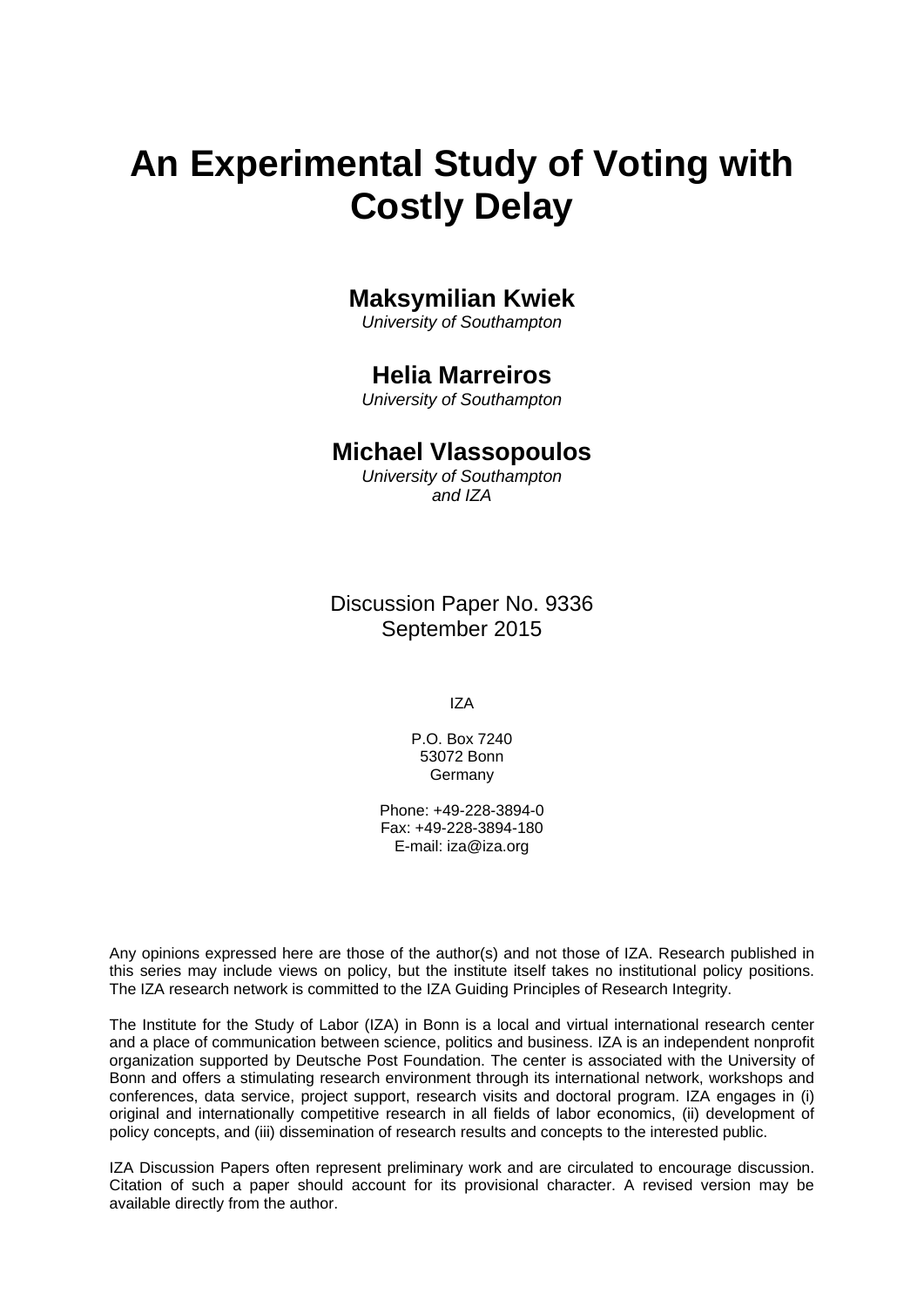IZA Discussion Paper No. 9336 September 2015

# **ABSTRACT**

# **An Experimental Study of Voting with Costly Delay\***

A conclave is a voting mechanism in which a committee selects an alternative by voting until a sufficient supermajority is reached. We study experimentally welfare properties of simple three-voter conclaves with privately known preferences over two outcomes and waiting costs. The resulting game is a form of multiplayer war of attrition. Our key finding is that, consistent with theoretical predictions, when voters are *ex ante* heterogeneous in terms of the intensity of their preferences the conclave leads to efficiency gains relative to simple majority voting. We also compare welfare properties of a static versus a dynamic version of a conclave. When social cost of waiting is taken into account, the dynamic conclave is superior in terms of welfare than its static version.

JEL Classification: C78, C92, D72, D74

Keywords: voting, supermajority, intensity of preferences, war of attrition

Corresponding author:

 $\overline{a}$ 

Maksymilian Kwiek Department of Economics University of Southampton Southampton SO17 1BJ United Kingdom E-mail: M.Kwiek@soton.ac.uk

<sup>\*</sup> This research has received support from a University of Southampton SRDF grant and a British Academy/Leverhulme Small Research Grant. The experiment was con- ducted at the Social Sciences Experimental Lab of the University of Southampton and was programmed in z-tree (Fischbacher, 2007).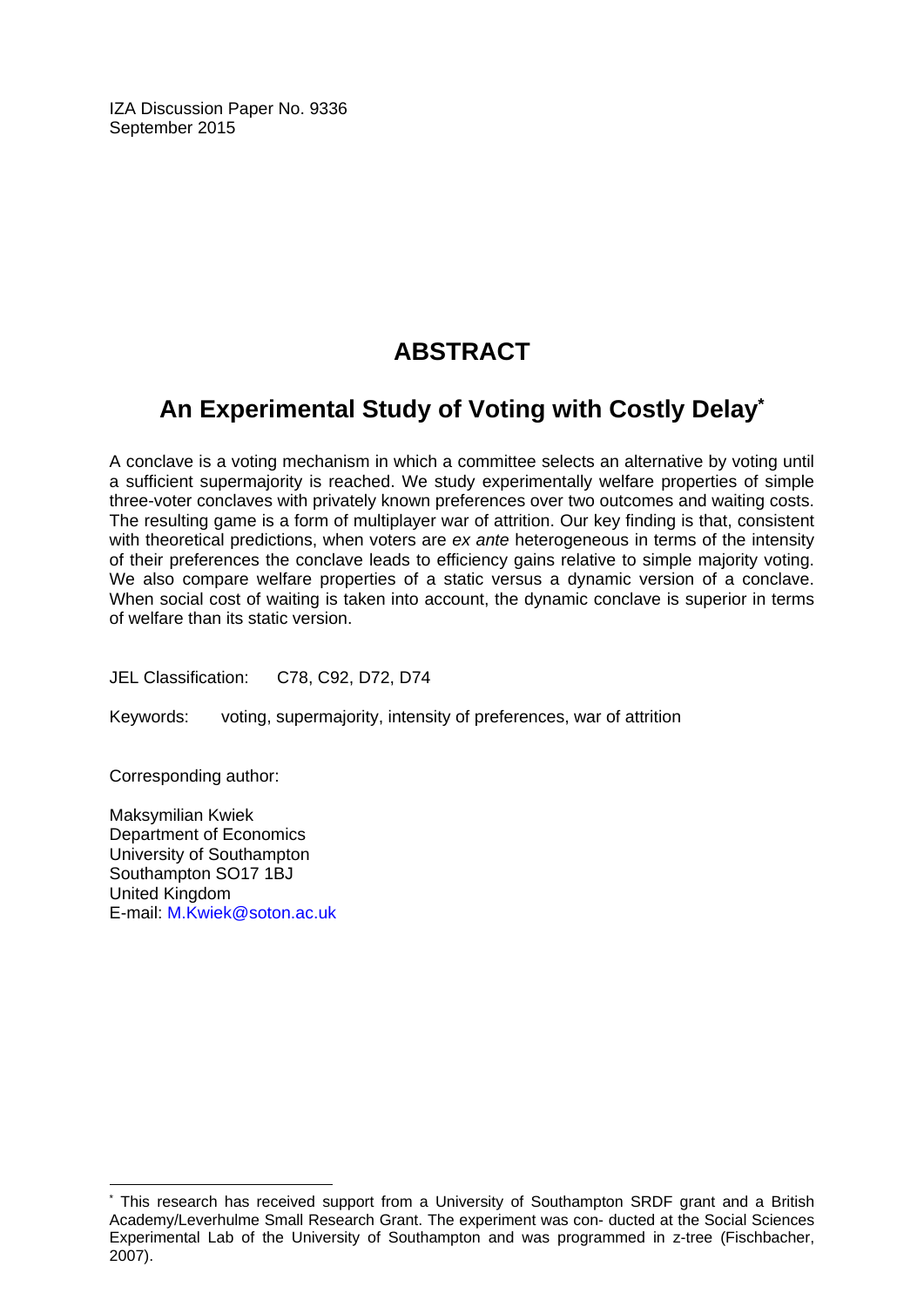#### 1 Introduction

Consider a committee voting to select one of two alternatives. It is known that simple majority voting has good welfare properties in an environment with ordinal preferences (Rae, 1969). However, simple majority is not capable of expressing preference intensities. This can lead to inefficient decisions. the phenomenon that is known as "tyranny of majority". This paper focuses on a voting mechanism that we call conclave, in which the committee's decision is determined in a form of a waiting game with costly delay. Theoretical work (Kwiek, 2014a; 2014b) suggests that voting mechanisms that permit penalties, such as waiting costs, may improve welfare over simple majority.<sup>1</sup> The aim of the current paper is to explore experimentally voting behavior and welfare performance of a simple type of such voting procedure.

Settings that share features of the voting institution we study in this paper include selecting a candidate by a hiring committee, or reaching a verdict by a trial jury. The procedure by which the Pope of the Roman Catholic Church is elected is perhaps the most tting real-world example, and the inspiration for the name we use. Papal conclaves require a supermajority of 2/3 for the decision, and many periods of voting could pass before the decision is made.

Our study relates to two strands of literature. One investigates voting mechanisms that take intensity of preferences into consideration, with an aim to improve welfare. For instance, Casella (2005) observed that linking many voting problems together may help to incentivize voters.<sup>2</sup> Unlike these previous studies, we focus on one isolated binary decision. Secondly, the game that we study is a type of war of attrition. Hörisch and Kirchkamp  $(2010)$  and Oprea *et al.*  $(2013)$  experimentally investigate the benchmark case with two players and independent private information. We study a three-player committee in which two of the players have common interest in favor of one alternative.<sup>3</sup>

#### 2 The Environment and the Mechanism

We consider a committee of three voters that has to choose between two alternatives. Two voters support one alternative, and the remaining one supports the another one. Committee members have private information about how much they value their preferred alternative.

 $1$ Thus, we follow the classical political economy approach (for example, Rae (1969) and Azrieli and Kim (2014)), whereby monetary transfers are not allowed. We depart from this literature by introducing waiting costs.

<sup>&</sup>lt;sup>2</sup>Other related papers are Jackson and Sonnenschein (2007), Casella *et al.* (2006), Engelmann and Grimm (2012), Hortala-Vallve and Llorente-Saguer (2010).

 $3$ See also theoretical studies of Ponsati and Sakovics (1996) and Bulow and Klemperer (1999).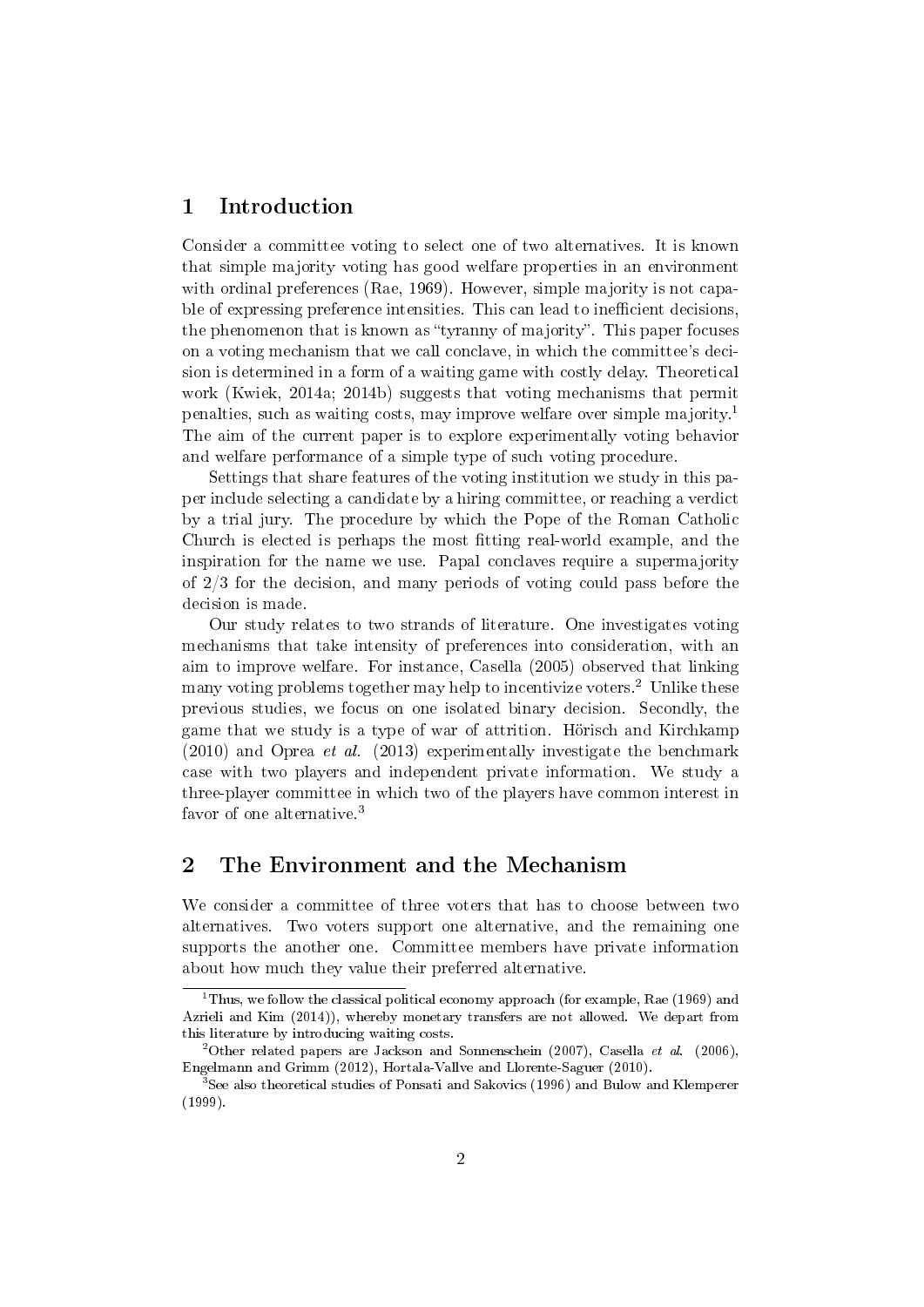A voting conclave is a mechanism in which an alternative is selected by voting repeatedly until a sufficient supermajority in its favor is reached. To study a tractable version of a conclave in the lab, we use a form of a waiting game, whereby voters initially support their preferred alternative, but may irreversibly cease supporting it at any time. The alternative that loses support of its last supporter is rejected by the committee, and the other alternative  $-$  the one that still has positive support  $-$  is selected. Staying in the game is costly for voters. The waiting cost is determined by a voter's exit time or the time when the waiting game stops. That is, if the exiting voter is not the last one supporting an alternative, then the waiting game continues even after her exit. However, her waiting cost is the monetary value of her actual waiting time, rather than the time when the committee reaches the decision.

The final payoff of a voter whose alternative is selected is her value of the alternative minus her waiting cost; the voter whose alternative is not selected pays her waiting cost.<sup>4</sup>

In terms of efficiency, we distinguish between two notions of welfare. Allocative (gross) utilitarian welfare is only concerned with utilities generated by the selected alternative, disregarding the waiting cost. Net welfare subtracts waiting cost from allocative welfare, treating it as social waste.

#### 3 Research questions

Our first research question asks whether heterogeneity of voters' values affects the efficiency performance of the conclave.  $Ex$  ante heterogeneity measures how far the individuals' private values are from their expected value, conditional on supporting a given alternative. Low heterogeneity means that individuals' values are likely to be similar. High heterogeneity means that a randomly selected supporter is close to being indifferent, but once in a while a very high valuation may be realized. <sup>5</sup>

Our second objective is to investigate differences between the dynamic waiting game described above and its static version. In the static version, agents simply report their intended exit times and then the computer calculates the outcome. The static and the dynamic version of the game are equivalent from the strategic point of view, because voters do not get feedback about the behavior of other voters in either version. However, there is

 ${}^{4}$ In the experiment we assume a two-point value distribution. A symmetric equilibrium in this case involves mixed strategies. It is beyond the scope of this paper to directly assess whether voting behavior in the experiment is close to equilibrium.

 $^5$ Previous theoretical work (Yoon, 2011; Kwiek, 2014a, 2014b) suggests that, as the distribution of values becomes more ex ante heterogeneous, conclave should perform better in relation to simple majority voting. Intuitively, efficiency is obtained if voters with very extreme values have a significant influence on which alternative is selected, not the ones that are almost indifferent. More stringent supermajority rule gives them that power.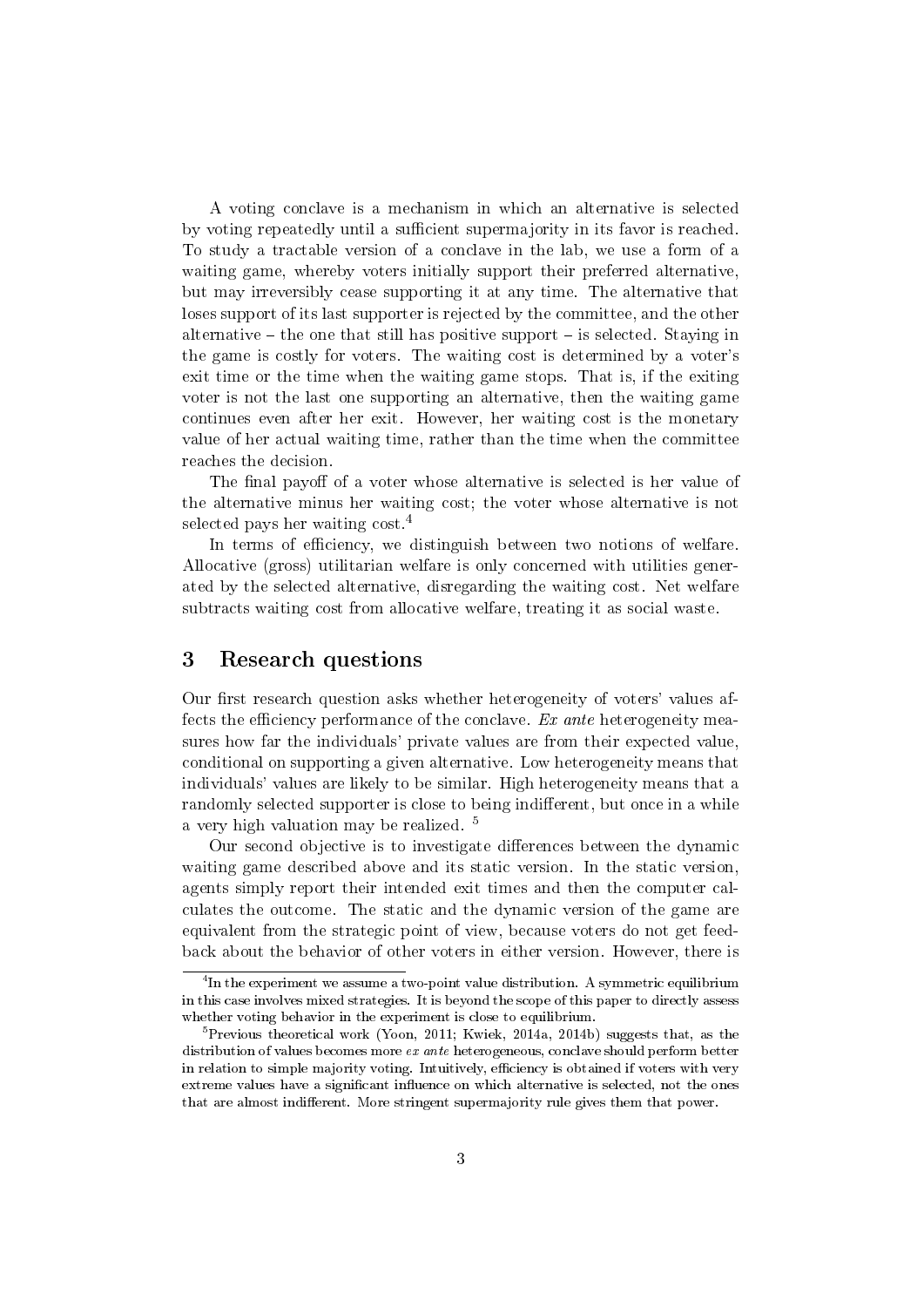experimental evidence in the context of a classic two-player war of attrition (Hörisch and Kirchkamp, 2010), that players are less aggressive in the dynamic version. We, therefore, expect that voters will be more conservative and consequently waiting costs will be smaller in the dynamic version of the conclave.

#### 4 Experimental Design

In all our treatments, we allow voters to have a two-point value distribution, low or high. We run two treatments of the static version of the game with different distributions of private values.

- **Treatment Static-Low** this is a static treatment with low ex ante heterogeneity of private values. Namely, a voter can be of low value  $L = 70$ with probability 2/3, and of high value  $H = 160$  with probability 1/3. The mean value is 100.
- Treatment Static-High a static treatment with high heterogeneity. A voter can be of low value  $L = 20$  with probability  $2/3$ , and of high value  $H = 260$  with probability 1/3. The mean value is also 100.

In the dynamic version of the game, we only implement the high heterogeneity case. That is,

Treatment Dynamic-High - this is dynamic treatment with high heterogeneity of private values:  $L = 20$  with probability 2/3, and of high value  $H = 260$  with probability  $1/3$ .

The remaining elements of the experimental design are common across treatments. Each session consists of 30 or 40 voting rounds (75-min), with random assignment of subjects into three-voter committees in each round. Each session has 15 (sometimes 12) subjects, for a total of 117 subjects.

All values and costs are measured in Experimental Monetary Units (1  $EMU = 1$  penny). The sequence of events that subjects experience within each round is as follows:

- Participants are randomly assigned to a three-member committee (and are randomly rematched in every round).
- Each committee member receives a valuation, high or low.
- In a static treatment, the subjects report their intended exit costs (between 0 and 300 EMU). In the dynamic treatment, the subjects face a clock, which measures time from 0 to 60 seconds, and they choose when to exit. Staying in the game costs 5 EMU per second, and hence the costs also varies between 0 and 300 EMU.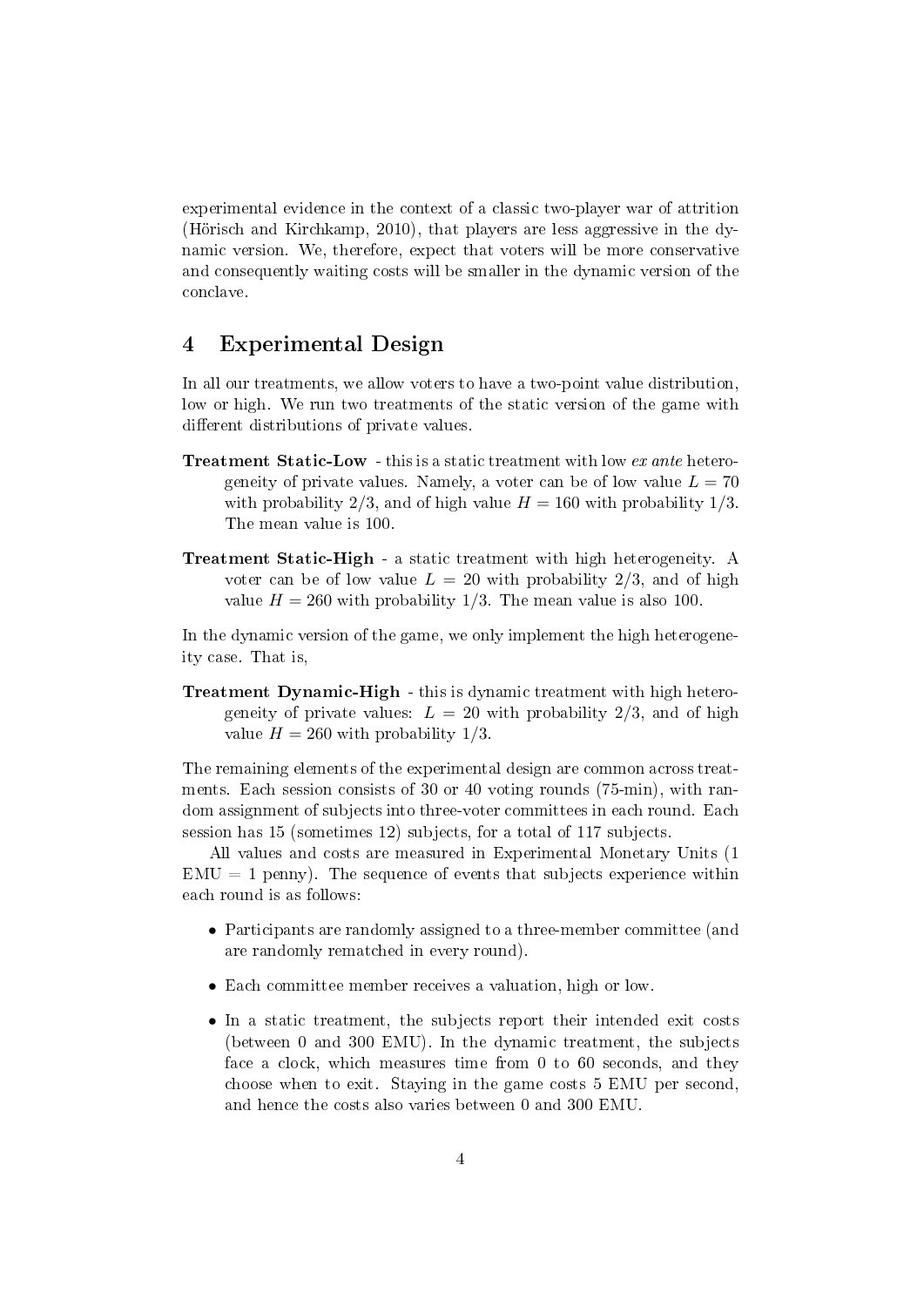• The computer solves for the selected alternative and the individual waiting costs.<sup>6</sup>

In order to avoid negative payoffs, subjects receive an endowment of 900 EMU at the beginning of a session, and only three periods are randomly selected for calculating the subject's payment. The average payment was £16 including a show-up fee of £4.

#### 5 Results

In both static versions of the conclave that we investigate, high valuation voters choose higher exit costs than low valuation voters. In fact, the c.d.f. of exit costs of high valuation voters first order stochastically dominates that of low valuation voters (see Figure 1). Note also that in treatment Static-High, high valuation voters choose higher exit costs than their counterparts in treatment Static-Low, while low types seem to select similarly in the two treatments.<sup>7</sup>



Figure 1: Cumulative probability of intended exit costs in Static versions of the conclave.

In the Dynamic treatment, we do not always observe the exit times of all voters, as the voting game may end before all voters declared an exit time. Therefore, instead of individual exit times we present the c.d.f. of the actual

 $^6$ In case of a tie, the computer randomly selected one of the alternatives and computed payments accordingly.

<sup>&</sup>lt;sup>7</sup>We can also confirm in unreported regression analysis that exit times are higher for high valuation voters controlling for periods, session and even individual fixed effects.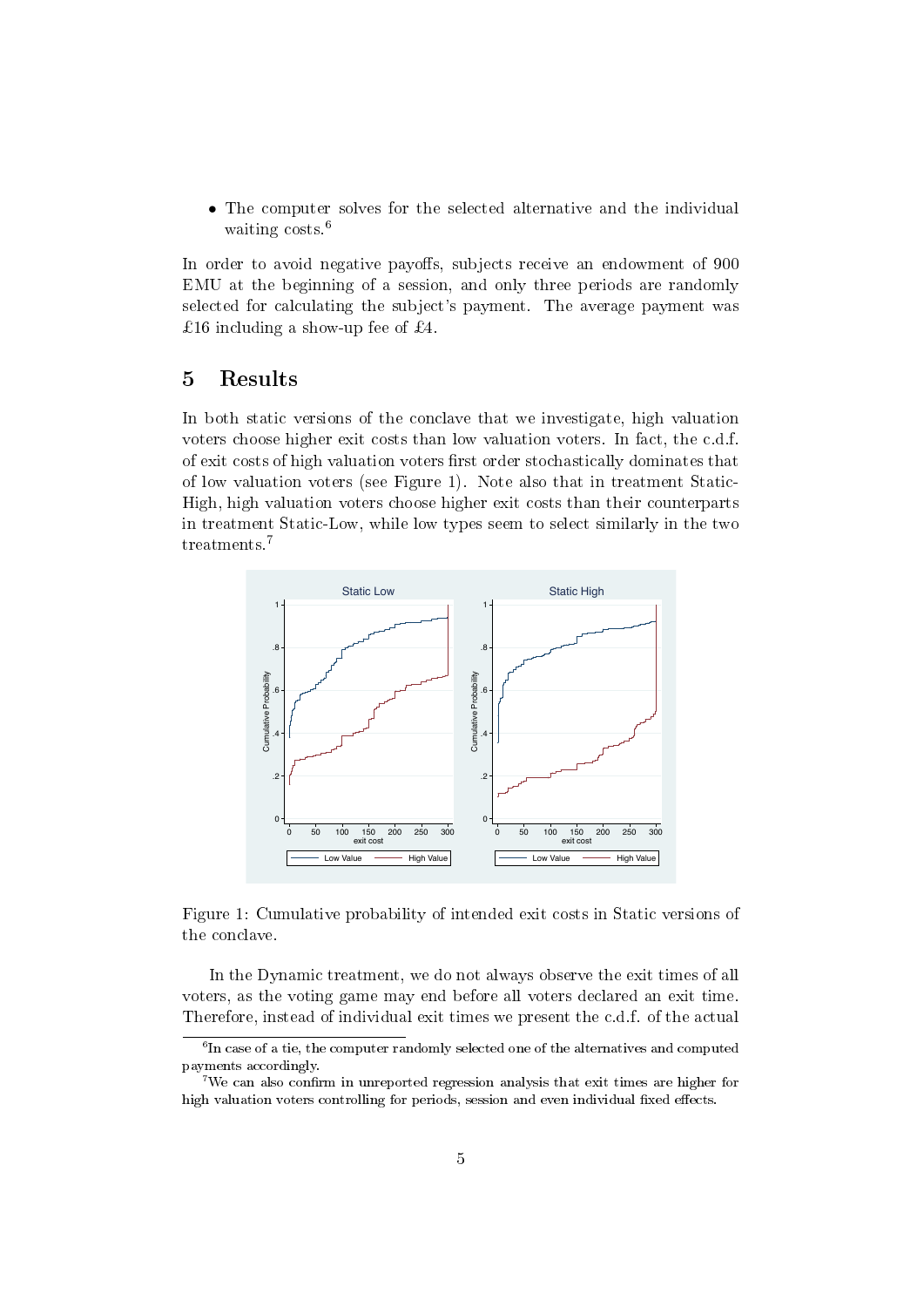ending time of the voting round in Figure 2. We can see that exit happens quite early and sooner than the static case: half of the games end at time zero, while 80% of the games end within 10 seconds.



Figure 2: Cumulative probability of ending time of voting round.

We next turn attention to the efficiency of the decisions made by committees in the experiment. Table 1 summarizes the efficiency performance of conclave in each of the three treatments we consider. For reference, the table also reports the efficiency that would be achieved under simple majority voting, which we compute assuming that the alternative supported by two voters is selected.

|                                | Static-Low | Static-High | Dynamic-High |
|--------------------------------|------------|-------------|--------------|
| Number of Subjects             | 30         | 27          | 60           |
| Number of Committee decisions  | 300        | 270         | 699          |
| Simple Majority Voting         | 198.2      | 214.2       | 205.8        |
| Conclave Allocative Efficiency | 173.5      | 221.3       | 219.6        |
|                                | (88%)      | $(103\%)$   | (107%)       |
| Conclave Net Efficiency        | 48.4       | 59.4        | 166.1        |
|                                | $(24\%)$   | (28%)       | (81%)        |

Table 1: Mean efficiency, in EMU. Brackets show conclave efficiency in comparison to simple majority. Note that the theoretical simple majority efficiency is 200 EMU.

We obtain the following 3 main results.

**Result 1:** Allocative efficiency is higher in the Static-High than the Static-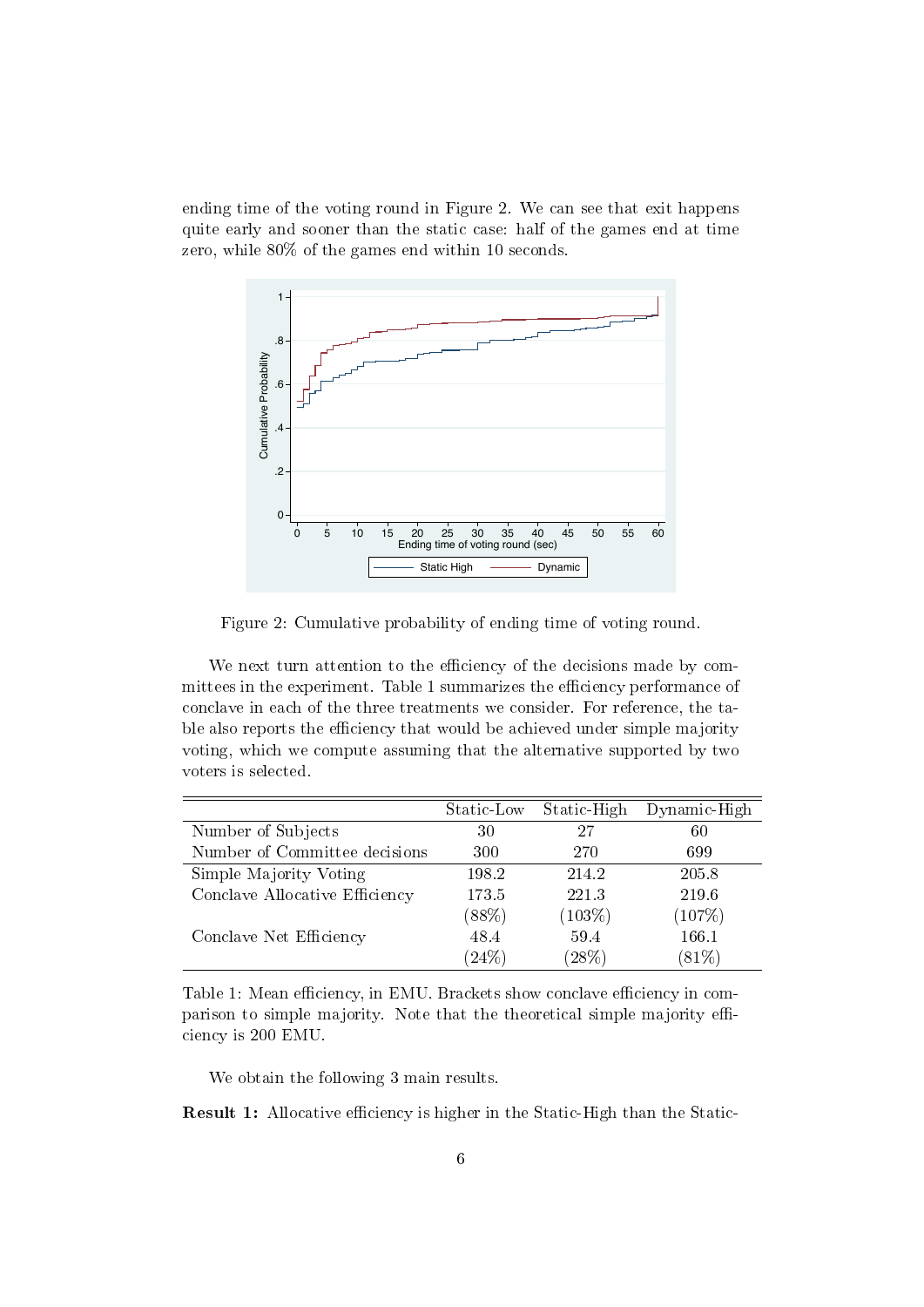Low treatment (Mann-Whitney test, p-value=0). Moreover, simple majority is allocatively more efficient than the conclave in the Static-Low treatment (Wilcoxon signed-rank test,  $p$ -value=0), but it is less efficient in the Static-High treatment (Wilcoxon signed-rank test, p $value=0.007$ .

- Result 2: Static-High is similar to Dynamic-High in terms of allocative ef ficiency, (Mann-Whitney test, p-value=0.6), but Dynamic-High fares better in terms of net welfare (Mann-Whitney test, p-value=0).
- Result 3: The Dynamic-High performs better than simple majority in terms of allocative efficiency (Wilcoxon signed-rank test, p-value=0).

Figure 3 shows efficiency of the dynamic conclave and of simple majority for comparison, for each type of committee configuration separately.<sup>8</sup> We can see that the efficiency gains of the conclave arise from the configuration of values where simple majority fails to select the efficient outcome (LL-H). In this case, the dynamic conclave does substantially better than simple majority voting, while in all other cases the two mechanisms are indistinguishable.



Figure 3: Allocative efficiency of Dynamic-High by committee configuration.

#### 6 Conclusions

This paper reports results of experiments designed to assess the welfare performance of conclaves in comparison to simple majority voting. As expected,

<sup>8</sup>For example, HL-L is a committee in which the majority group has one high value and one low value voter, and the minority has a low value voter.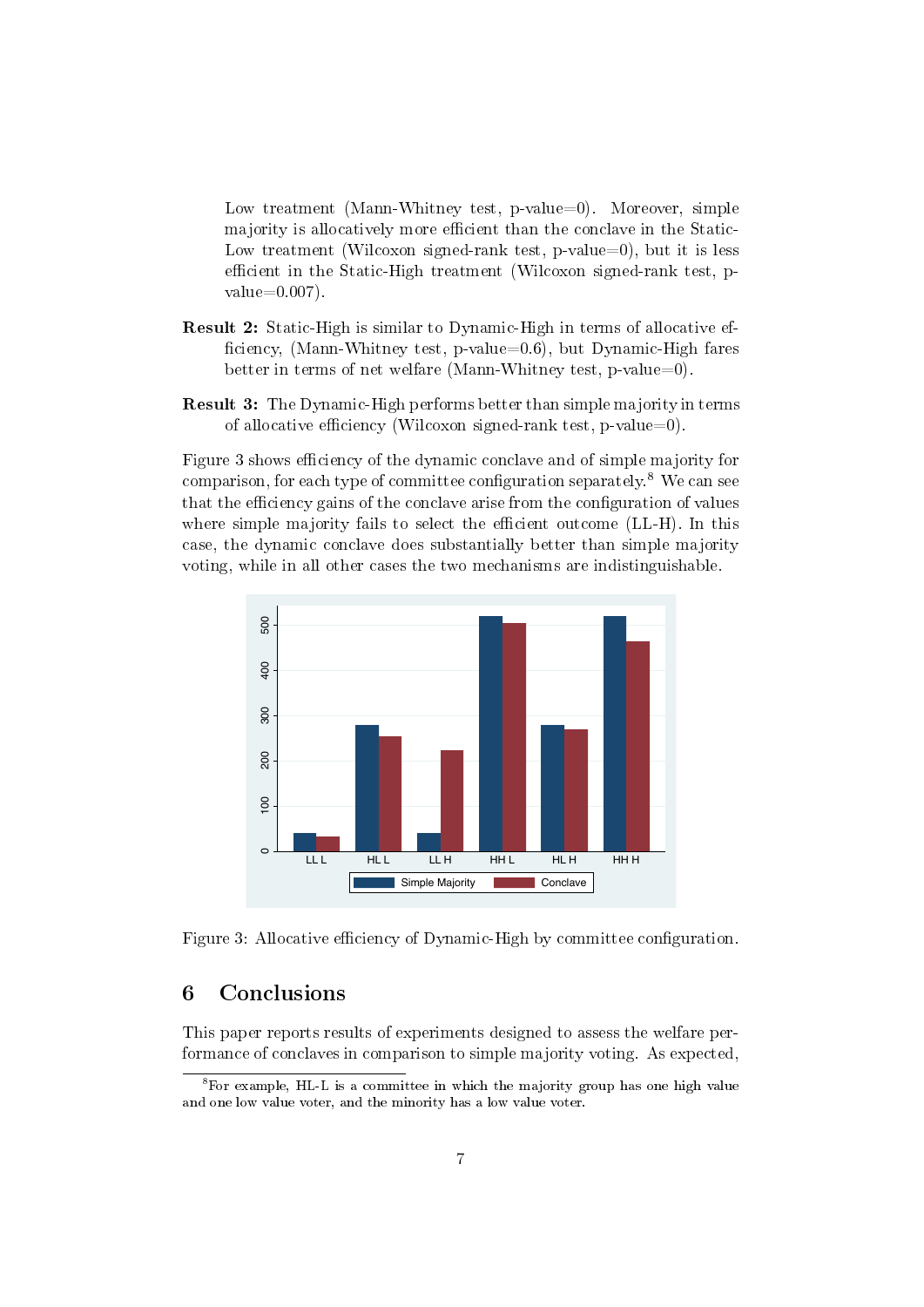a more stringent supermajority is more efficient than simple majority, if agents are ex ante heterogeneous (Result 1). Our results are also consistent with an experimentally observed anomaly, whereby the dynamic war of attrition induces less aggressive behavior than its static version – despite the fact that the two are strategically equivalent (Result 2). In terms of allocative efficiency, the dynamic conclave outperforms simple majority (Result 3).

#### References

- [1] Azrieli Y. and S. Kim, (2014) Pareto Eciency And Weighted Majority Rules, International Economic Review, 55(4).
- [2] Bulow, Jeremy, and Paul Klemperer. (1999), The Generalized War of Attrition. American Economic Review, 89(1): 175-189.
- [3] Casella, Alessandra, (2005), Storable votes, Games and Economic Behavior, 51, 391-419.
- [4] Casella Alessandra, Andrew Gelman, Thomas R. Palfrey, (2006), An experimental study of storable votes, Games and Economic Behavior  $57, 123 - 154.$
- [5] Engelmann, Dirk, and Veronika Grimm,  $(2012)$ , Mechanisms for Efficient Voting with Private Information about Preferences, The Economic  $Journal, 122, 1010-1041.$
- [6] Fischbacher, Urs. (2007) `z-Tree: Zurich Toolbox for Ready-Made Economic Experiments. Experimental Economics, 10, 171-8.
- [7] Hörisch H., and O. Kirchkamp,  $(2010)$ , Less fighting than expected  $$ experiments with war of attrition and all-pay auctions, Public Choice, 144(1), 347-367.
- [8] Hortala-Vallve, Rafael, and Aniol Llorente-Saguer, (2010), A simple mechanism for resolving conflict, *Games and Economic Behavior*, 70, 375-391.
- [9] Jackson, Matthew O. and Sonnenschein, Hugo F, (2007), Overcoming Incentive Constraints by Linking Decisions, Econometrica, 75(1), 241257.
- [10] Kwiek, Maksymilian, (2014a), Conclave, European Economic Review, 70(C), 258-275.
- [11] Kwiek, Maksymilian, (2014b), Efficient voting with penalties, *Discus*sion Paper, 1419, Economics, University of Southampton.